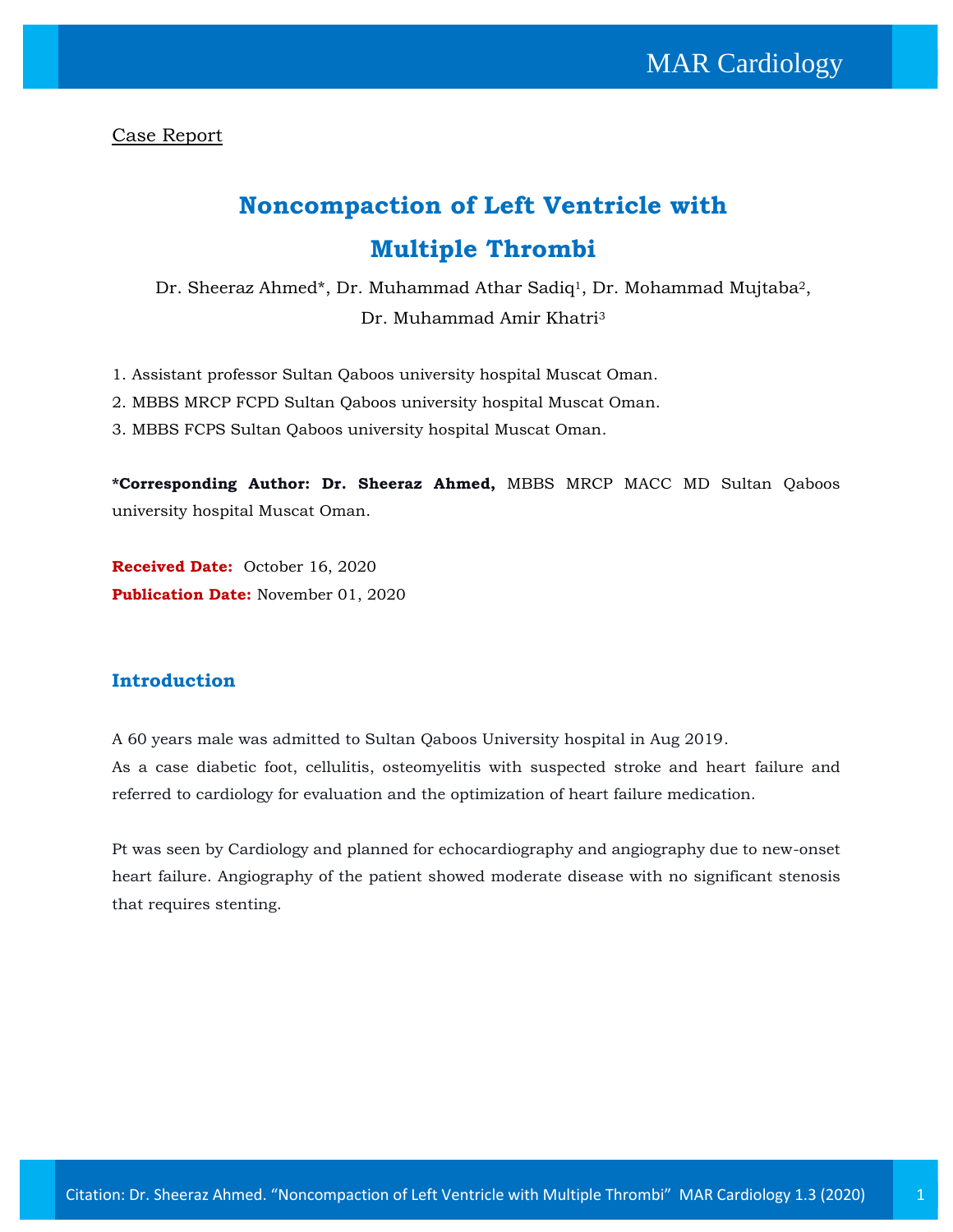## MAR Cardiology



**Figure 1**



**Figure 2**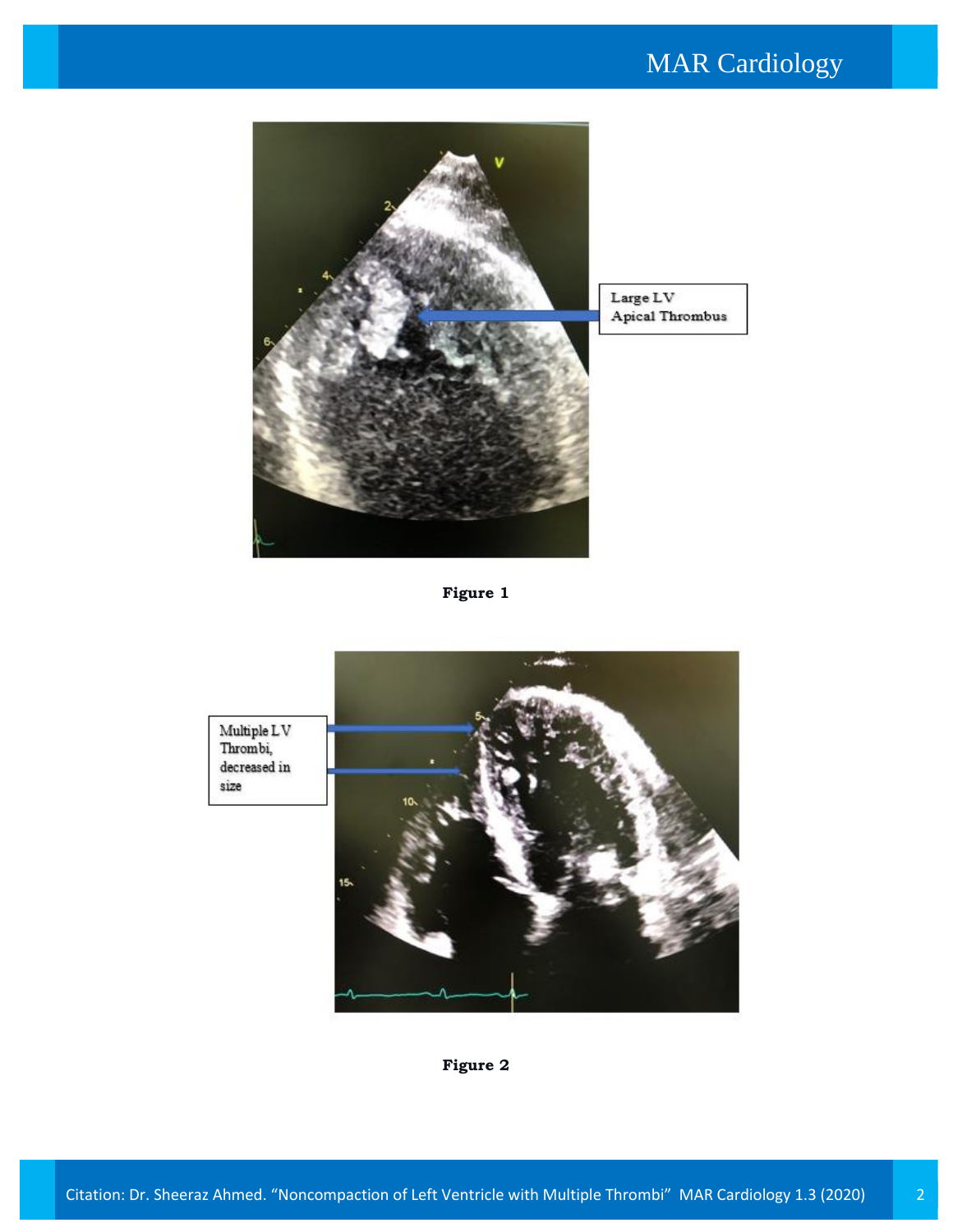



#### From the echocardiography's perspective:

Transthoracic echocardiograms (TTE) (Figs. 1 and 2) showed a hyper trabeculated, sponge-like appearance of the myocardium that involved the apical, inferior apical, and septal segments of the LV. The patient's LV systolic ejection fraction was 20% with severely dilated RV and severely reduced RV systolic function. Another echocardiogram revealed blood flow in deep intertrabecular recesses (Fig .3). One large mobile, homogeneous, echo dense structures were identified in the LV in the apical noncompacted segment (dimensions,  $1.1 \times 3.4$  cm). Follow up transthoracic echocardiograms revealed 2 additional mobiles, echo dense structures, possibly thrombi, between the deep myocardial recesses. The patient was started on Rivaroxaban.